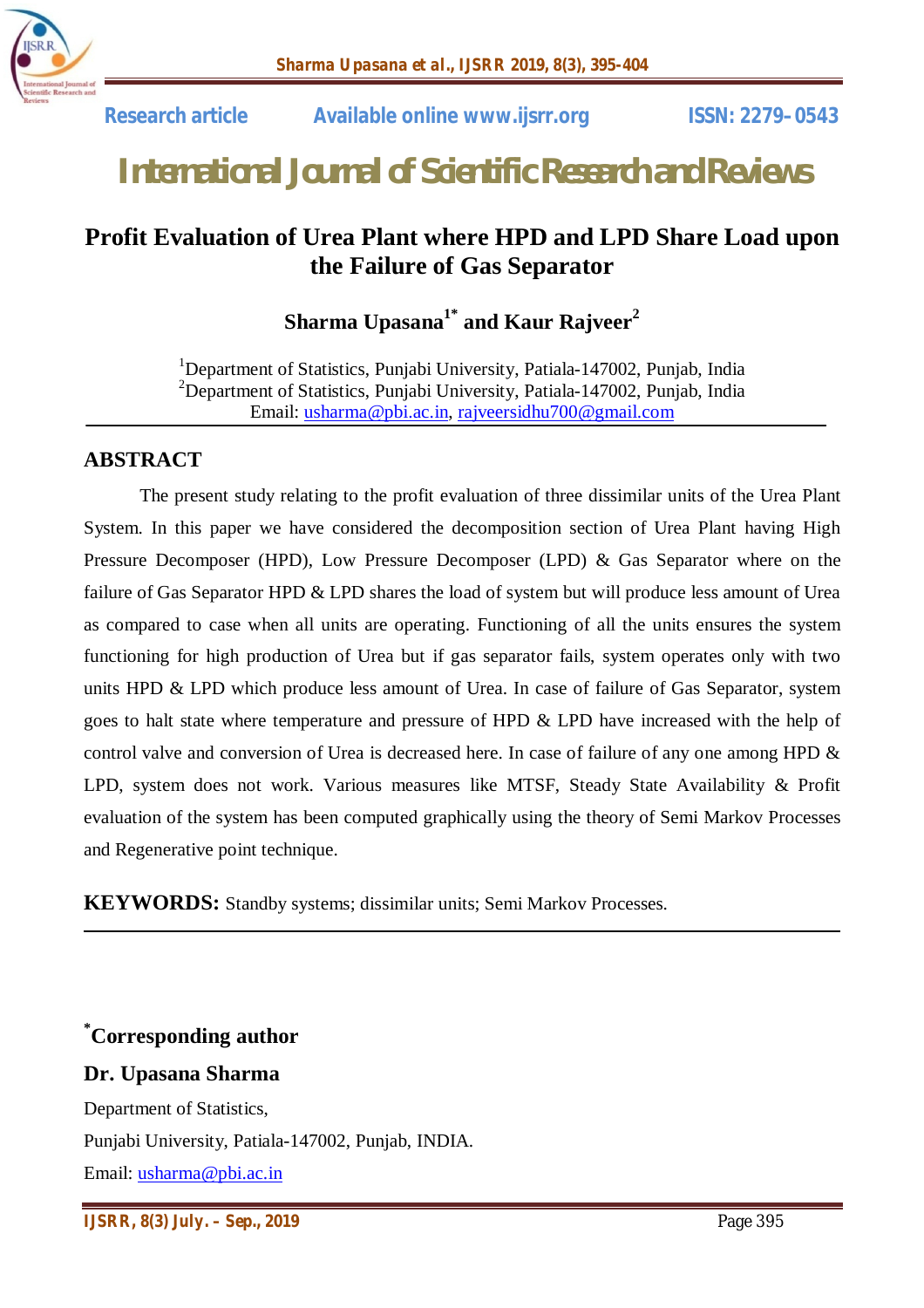### **INTRODUCTION:**

Reliability ensures the efficient and continuous operation of the system without any disturbances. Most of the industries are demanding to increase the reliability of their system, to meet the increasing demand of the society so the proper functioning of all units is the necessity of any industry. In the literature of reliability lots of work relating to standby units, system comprising three units**1-2** and dissimilar units**3-4** have already been done under various conditions.

Goyal et. al. analysed the concept of reduced capacity due to shortage of raw material regardless of the number of operable units**<sup>5</sup>** .Malhotra et. al. discussed the concept of load sharing depending upon demand of production**<sup>6</sup>** . This idea has been extended in the present paper where on the failure of Gas Separator HPD & LPD shares the load of system but will produce less amount of Urea as compared to case when all units are operating. In this paper sincere effort has been made on sharing the load by the HPD and LPD to meet the daily requirement of Urea instead of shut down of plant upon the failure of the Gas Separator which can be seen in Urea Plant of National Fertiliser Limited. Urea is a nitrogenous fertilizer being used all over the world  $\&$  its utilization increasing day by day. In the agricultural sector, Urea is extensively used as a fertilizerand animal feed preservative. In the present system there are three dissimilar units High Pressure Decomposer (HPD), Low Pressure Decomposer (LPD) & the Gas Separator. Out of which functioning of all the units ensures the system functioning for high production of Urea but if Gas Separator fails system operate only with two units HPD & LPD which produces less amount of Urea. In case of failure of Gas Separator, system goes to halt state where temperature and pressure of HPD & LPD have increased with the help of control valve and conversion of Urea is decreased here. In case of failure of any one among HPD & LPD system does not work. There is only single repairman for the system and only one failure occurs at a time. Priority of repair is given to recent failed unit. Failure time distribution is exponential for each unit and the distributions of repair times are arbitrary. Various measures like MTSF, steady state availability, busy period of repair man, expected no visits by the repairman & Profit analysis of the system has been computed graphically using the theory of Semi Markov Processes and Regenerative point technique.

#### **MODEL DESCRIPTION:**

Various states of the system are shown in the state transition diagram in fig.1. All the states  $S_0$ ,  $S_1$ ,  $S_2$ ,  $S_3$ ,  $S_4$ ,  $S_5$ ,  $S_6$  and  $S_7$  are regenerative states. Here states  $S_0$ ,  $S_4$  and  $S_7$  are operative states,  $S_1$ ,  $S_2$ ,  $S_5$  and  $S_6$  are failed states &  $S_3$  is halt state.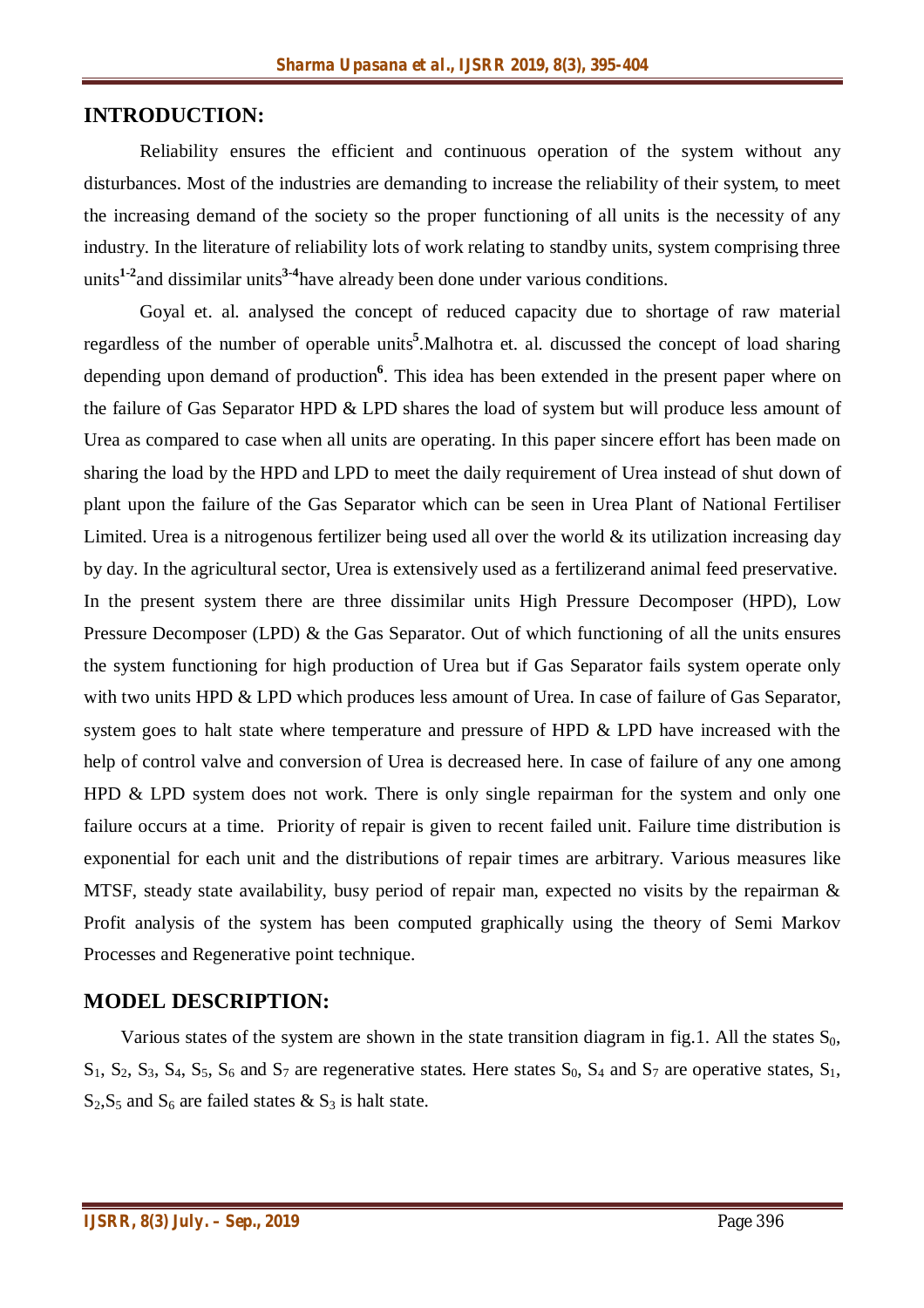

**Figure1.Transition diagram**

## **NOTATIONS:**

- $\lambda_1$ : Constant failure rate of unit 1.
- $\lambda_2$ : Constant failure rate of unit 2.
- $\lambda_3$ : Constant failure rate of unit 3.
- $\beta$ : Operating rate of control valve.
- $\alpha$ : Repair rate of unit 1, 2 and 3.
- $S_i$ : States of the system with number i, i=1, 2, 3...7.
- $O_{I}$ ,  $O_{II}$ ,  $O_{III}$ : Unit 1, 2 & 3 is in operating state.
- $f_{r_{II}}$ ,  $f_{r_{III}}$ : Unit 1, 2, 3 under repair.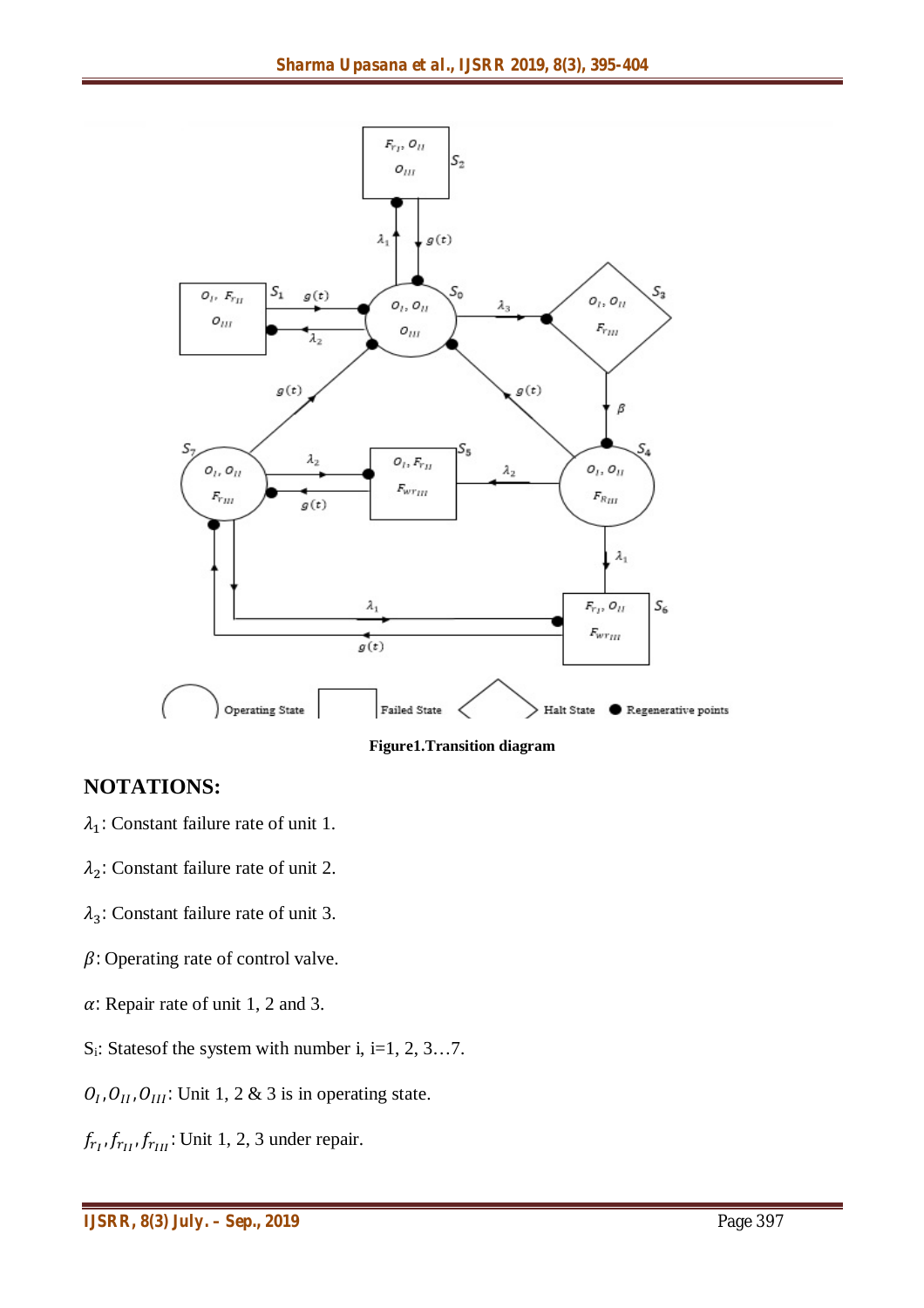$f_{R_{III}}$ : Unit 3<sup>rd</sup> is under repair from the previous state.

 $f_{w r_{III}}$ : Unit 3<sup>rd</sup> is waiting for repair.

 $G(t)$ ,  $g(t)$ : cdf and pdf of repair time of all units.

## **TRANSITION PROBABILTIES:**

The non-zero elements  $p_{ij}$ , are given by

$$
p_{01} = \frac{\lambda_1}{\lambda_1 + \lambda_2 + \lambda_3}, \quad p_{02} = \frac{\lambda_2}{\lambda_1 + \lambda_2 + \lambda_3},
$$
  
\n
$$
p_{03} = \frac{\lambda_3}{\lambda_1 + \lambda_2 + \lambda_3}, p_{10} = 1,
$$
  
\n
$$
p_{20} = 1, \quad p_{34} = 1,
$$
  
\n
$$
p_{40} = g^*(\lambda_1 + \lambda_2), p_{47} = \frac{\lambda_2}{\lambda_1 + \lambda_2} [1 - g^*(\lambda_1 + \lambda_2)],
$$
  
\n
$$
p_{47} = \frac{\lambda_1}{\lambda_1 + \lambda_2} [1 - g^*(\lambda_1 + \lambda_2)], p_{57} = 1
$$
  
\n
$$
p_{67} = 1, p_{70} = g^*(\lambda_1 + \lambda_2),
$$
  
\n
$$
p_{75} = \frac{\lambda_2}{\lambda_1 + \lambda_2} [1 - g^*(\lambda_1 + \lambda_2)], p_{76} = \frac{\lambda_1}{\lambda_1 + \lambda_2} [1 - g^*(\lambda_1 + \lambda_2)]
$$

It can be verified by these transition probabilities that

 $p_{01} + p_{02} + p_{03} = 1, p_{10} = 1,$  $p_{20} = 1,$   $p_{34} = 1,$  $p_{40} + p_{475} + p_{476} = 1, p_{57} = 1,$  $p_{67} = 1$ ,  $p_{70} + p_{75} + p_{76} = 1$ 

Mean sojourn times  $\mu_i$ in the state  $S_i$  are

$$
\mu_0 = \frac{1}{\lambda_1 + \lambda_2 + \lambda_3}, \qquad \mu_1 = -g^{*'}(0),
$$
  

$$
\mu_2 = -g^{*'}(0), \mu_3 = \frac{1}{\beta},
$$

$$
\mu_4 = \frac{1}{\lambda_1 + \lambda_2} [1 - g^* (\lambda_1 + \lambda_2)], \mu_5 = -g^{*'} (0),
$$

*IJSRR, 8(3) July. – Sep., 2019* Page 398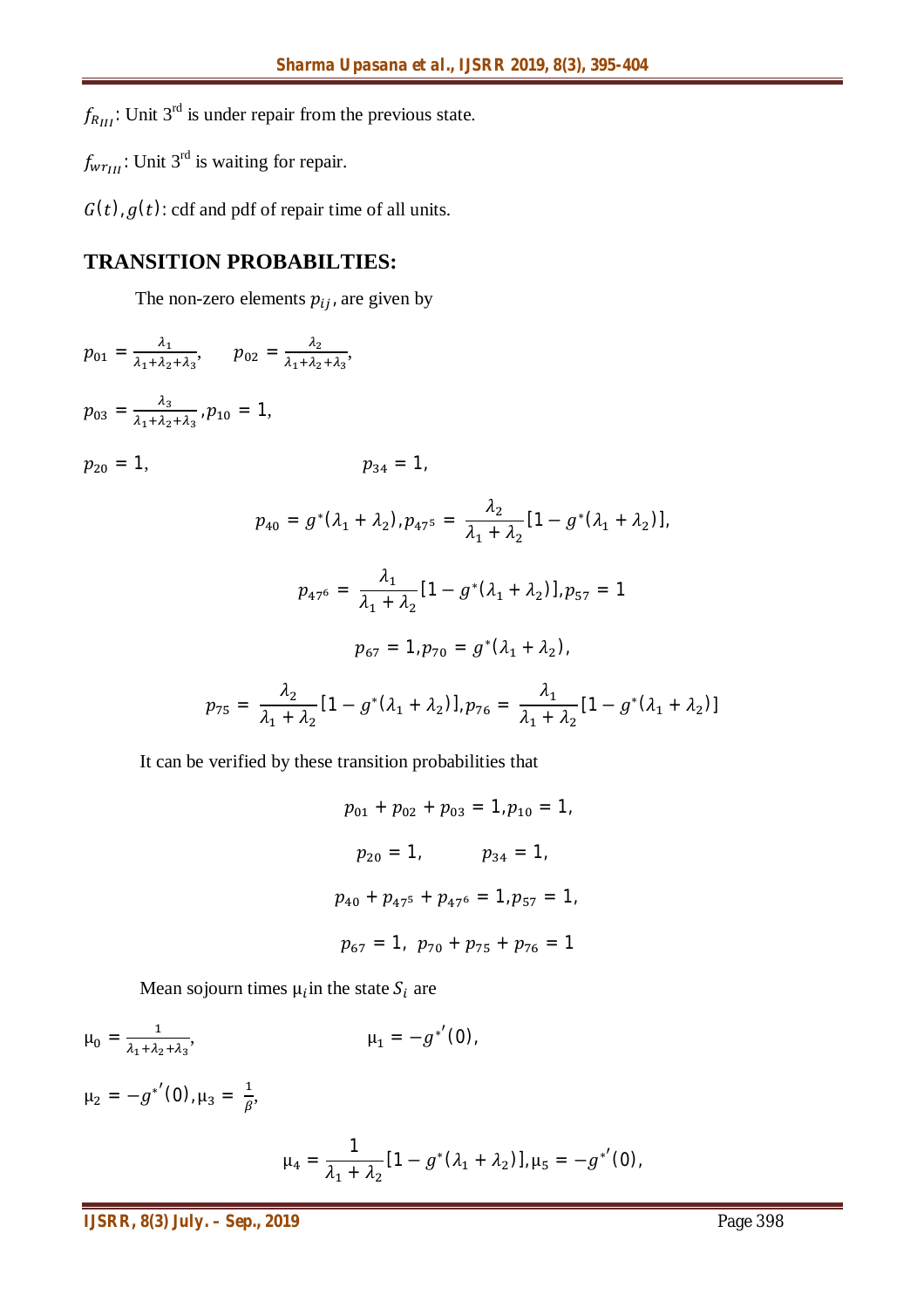$$
\mu_6 = -g^{*'}(0), \mu_7 = \frac{1}{\lambda_1 + \lambda_2} [1 - g^*(\lambda_1 + \lambda_2)]
$$

The unconditional mean time taken by the system to transit for any regenerative state 'j' when it (time) is counted from the epoch of entrance in to state 'i' is mathematically stated as  $m_{ij} = \int_0^\infty t$  $\int_0^{\infty} t \, dQ_{ij}(t) = -q_{ij}^{*'}(0)$ 

 $m_{01} + m_{02} + m_{03} = \mu_0, m_{10} = \mu_1$ 

 $m_{20} = \mu_2$ ,  $m_{34} = \mu_3$ 

 $m_{40}$  +  $m_{47^5}$  +  $m_{47^6}$  =  $\int_0^\infty t$  $\int_0^\infty t\,g(t)dt$ ,  $m_{57} = \mu_5$ ,

$$
m_{67} = \mu_6, \qquad m_{70} + m_{75} + m_{76} = \mu_7
$$

where,  $\int_0^\infty t$  $\int_0^\infty t g(t) dt = K_1(say)$ 

#### **MEAN TIME TO SYSTEM FAILURE:**

Mean time to system failure (MTSF) of the system is determined by considering failed state as absorbing state when system starts from initial state  $S_0$  is

MTSF= 
$$
T_0 = \lim_{s \to 0} \frac{1 - \phi_0^{**}(s)}{s}
$$

Using L' Hospital Rule & putting the value of  $\phi_0^{**}(s)$ , we have

$$
T_0 = \frac{N}{D}
$$

where  $N = \mu_0 \& D = 1$ 

#### **AVAILABILITY ANALYSIS:**

Using the theory of regenerative processes, the availability  $A_0$  of the system is given by

$$
A_0 = \lim_{s \to 0} \bigl( s A_0^*(s) \bigr) = \frac{N_1}{D_1}
$$

where

$$
N_1 = \mu_0 p_{70} + \mu_4 p_{03} p_{70} + \mu_7 p_{03} (1 - p_{40})
$$

 $D_1 = \mu_0 p_{70} + \mu_1 p_{01} p_{70} + \mu_2 p_{02} p_{70} + \mu_3 p_{03} p_{70} + K_1 p_{03} p_{70} + p_{03} (1 - p_{40}) \{\mu_5 p_{75} + \mu_6 p_{76} + \mu_7\}$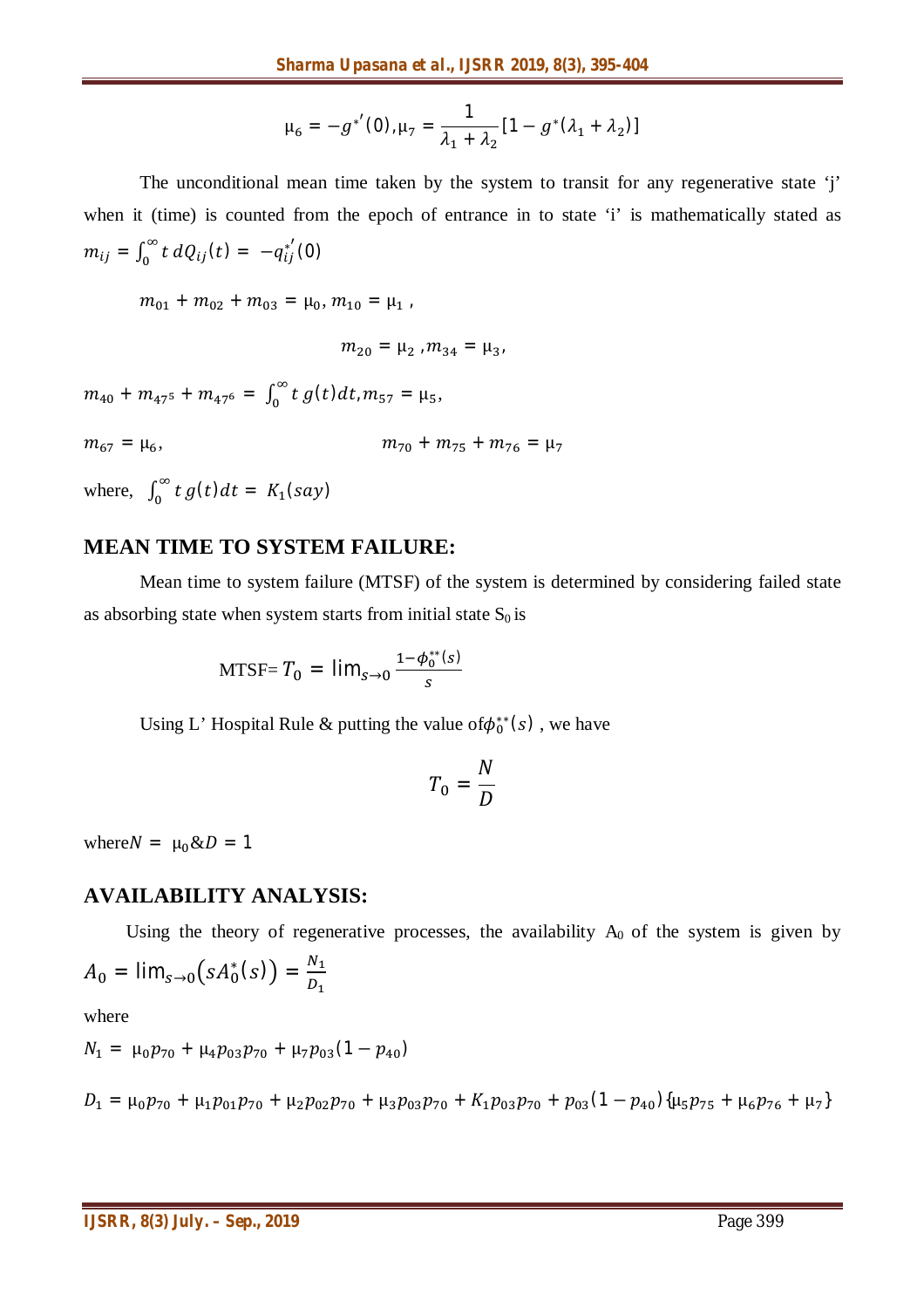## **BUSY PERIOD ANALYSIS OF A REPAIRMAN:**

Busy period analysis of a repairman is given by

$$
B_0 = \frac{N_2}{D_1}
$$

where

$$
N_2 = p_{70}(K_1p_{01} + K_1p_{02} + K_2p_{03}) + (K_1p_{75} + K_1p_{76} + \mu_7)(p_{34}p_{03}(p_{47}^5 + p_{47}^6))
$$

 $& D<sub>1</sub>$  is already specified.

## **EXPECTED NUMBER OF VISITS OF REPAIRMAN:**

Expected no. of visits of repairman is given by

$$
V_0 = \frac{N_3}{D_1}
$$

where

$$
N_3 = p_{70}(p_{01} + p_{02} + p_{03}) = p_{70}
$$

 $& D<sub>1</sub>$  is already specified.

## **PROFIT ANALYSIS:**

The expected total profit acquired to the system is given by

$$
P = C_0 A_0 - C_1 B_0 - C_2 V_0
$$

where

 $C_0$  = Revenue per unit up time of the system.

 $C_1$  = Cost per unit up-time for which the repairman is busy.

 $C_2$  = Cost per visit of a repairman.

## **GRAPHICAL REPRESENTATION AND CONCLUSION:**

The following particular cases are considered for graphical representation. Let us suppose that  $g(t) = \alpha e^{-\alpha t}$ . Therefore, we have

$$
p_{01} = \frac{\lambda_1}{\lambda_1 + \lambda_2 + \lambda_3}, \qquad p_{02} = \frac{\lambda_2}{\lambda_1 + \lambda_2 + \lambda_3},
$$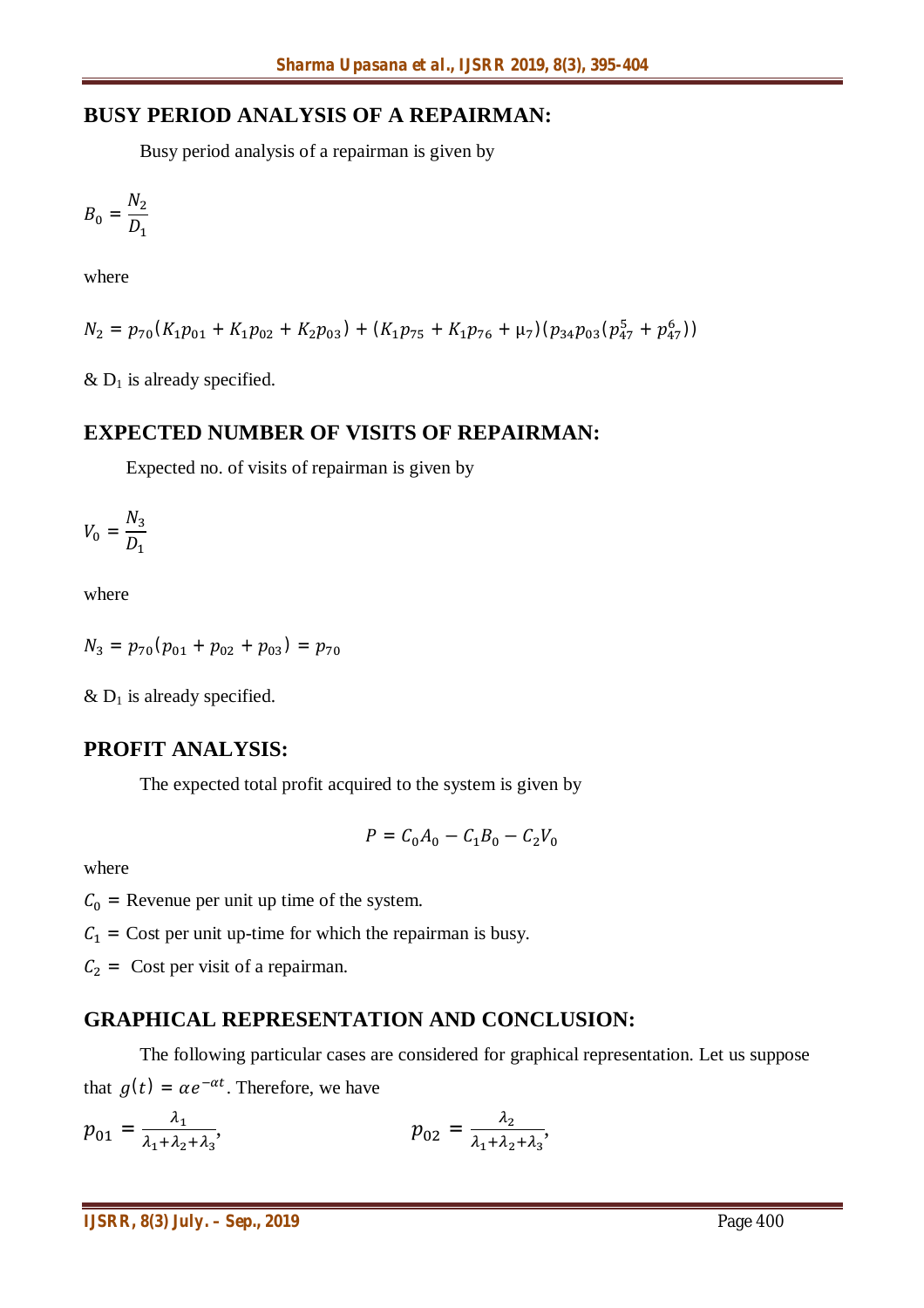$$
p_{03} = \frac{\lambda_3}{\lambda_1 + \lambda_2 + \lambda_3}, p_{10} = 1,
$$
\n
$$
p_{20} = 1, \qquad p_{34} = 1,
$$
\n
$$
p_{40} = \frac{\alpha}{\lambda_1 + \lambda_2 + \alpha}, \qquad p_{47^5} = \frac{\lambda_2}{\lambda_1 + \lambda_2 + \alpha},
$$
\n
$$
p_{47^6} = \frac{\lambda_1}{\lambda_1 + \lambda_2 + \alpha}, p_{57} = 1
$$
\n
$$
p_{67} = 1, p_{70} = \frac{\alpha}{\lambda_1 + \lambda_2 + \alpha},
$$
\n
$$
p_{75} = \frac{\lambda_2}{\lambda_1 + \lambda_2 + \alpha}, p_{76} = \frac{\lambda_1}{\lambda_1 + \lambda_2 + \alpha}
$$
\n
$$
\mu_0 = \frac{1}{\lambda_1 + \lambda_2 + \lambda_3}, \qquad \mu_1 = \frac{1}{\alpha} = K_1,
$$
\n
$$
\mu_2 = \frac{1}{\alpha} = K_1, \mu_3 = \frac{1}{\beta} = K_2,
$$
\n
$$
\mu_4 = \frac{1}{\lambda_1 + \lambda_2 + \alpha}, \mu_5 = \frac{1}{\alpha} = K_1,
$$
\n
$$
\mu_6 = \frac{1}{\alpha} = K_1, \mu_7 = \frac{1}{\lambda_1 + \lambda_2 + \alpha}
$$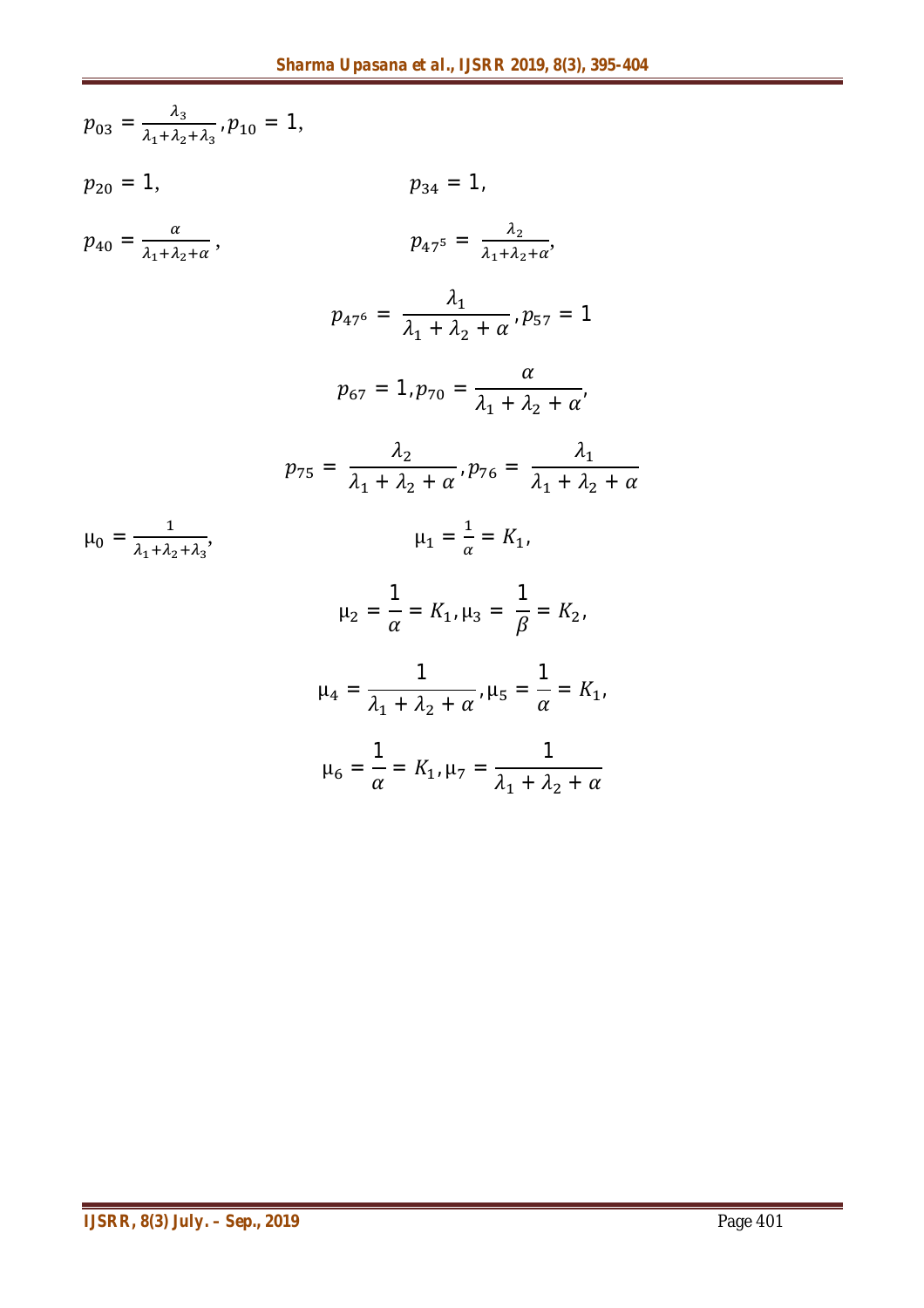

**Figure2. MTSF vs failure rate of gas separator for the different values of failure rate of HPD**



**Figure3. Profit vs failure rate of gas separator for the different values of failure rate of HPD**

As shown in fig. 2 the behaviour of MTSF w.r.t. rate of failure of Gas Separator  $(\lambda_3)$  for the different values of the rate of failure of HPD  $(\lambda_1)$ . It clear from the figure that MTSF gets decreased with increase in values of rate of failure of Gas Separator  $(\lambda_3)$ . Also MTSF decreases as failure rate of HPD  $(\lambda_1)$  increases.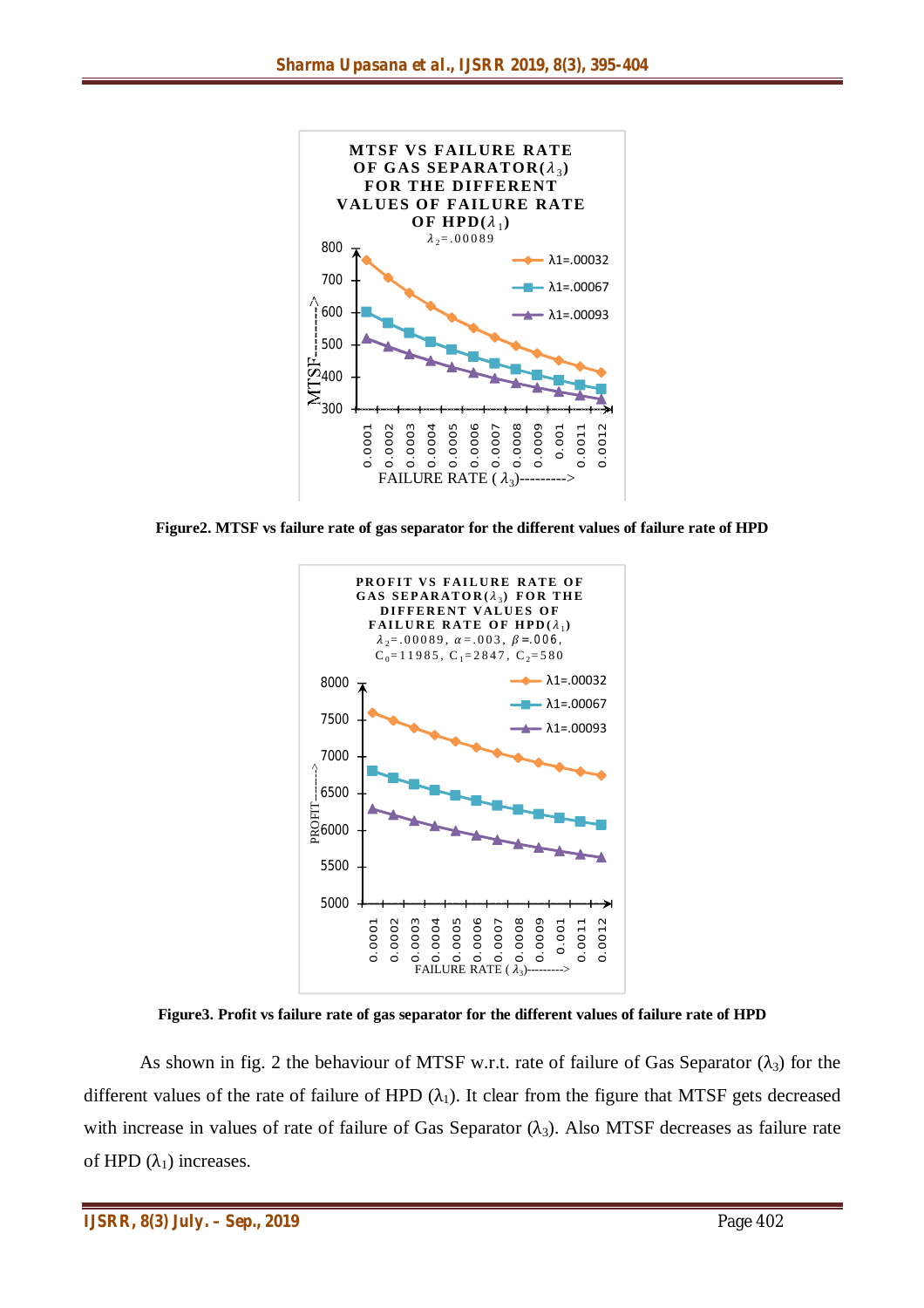As shown in fig. 3 nature of profit w.r.t to rate of failure of Gas Separator  $(\lambda_3)$  for the different values of rate of failure of HPD ( $\lambda_1$ ). As the failure rate of Gas Separator ( $\lambda_3$ ) increases, the profit of the system decreases. Also, on the increase in the failure rate of HPD  $(\lambda_1)$ , profit decreases.



#### **Figure4. Profit vs cost per unit up time of the system for the different values of failure rate of gas separator**

As shown in fig.4 behaviour of profit w.r.t. cost per unit up time of the system  $(C_0)$  for the different values of failure rate of Gas Separator  $(\lambda_3)$ . As the values of C<sub>0</sub> increases profit of the system also increases. The conclusion drawn from the graph is given below:

- 1. For  $\lambda_3 = 0.0006$  profit is positive or zero or negative according as  $C_0 >$  or = or < 1718.7346.It would not be helpful if the cost per unit up-time of the system is less than 1718.7346.
- 2. For  $\lambda_3 = 0.006$  profit is positive or zero or negative according as  $C_0 >$  or = or < 2430.90. It would not be helpful if the cost per unit up-time of the system is less than 2430.90.
- 3. For  $\lambda_3 = 0.06$  profit is positive or zero or negative according as  $C_0 >$  or  $=$  or  $<$  2837.856.It would not be helpful if the cost per unit up-time of the system is less than 2837.856.

### **CONCLUSION:**

The paper analyses the Profit evaluation of the Urea Plant. In our study conclusions have been drawn on the basis of a particular case. However, our model can be used by anyone using such system and can draw the conclusion in the same manner by putting those values of parameters in the general expressions obtained by us for the model, which exist for his/her system.